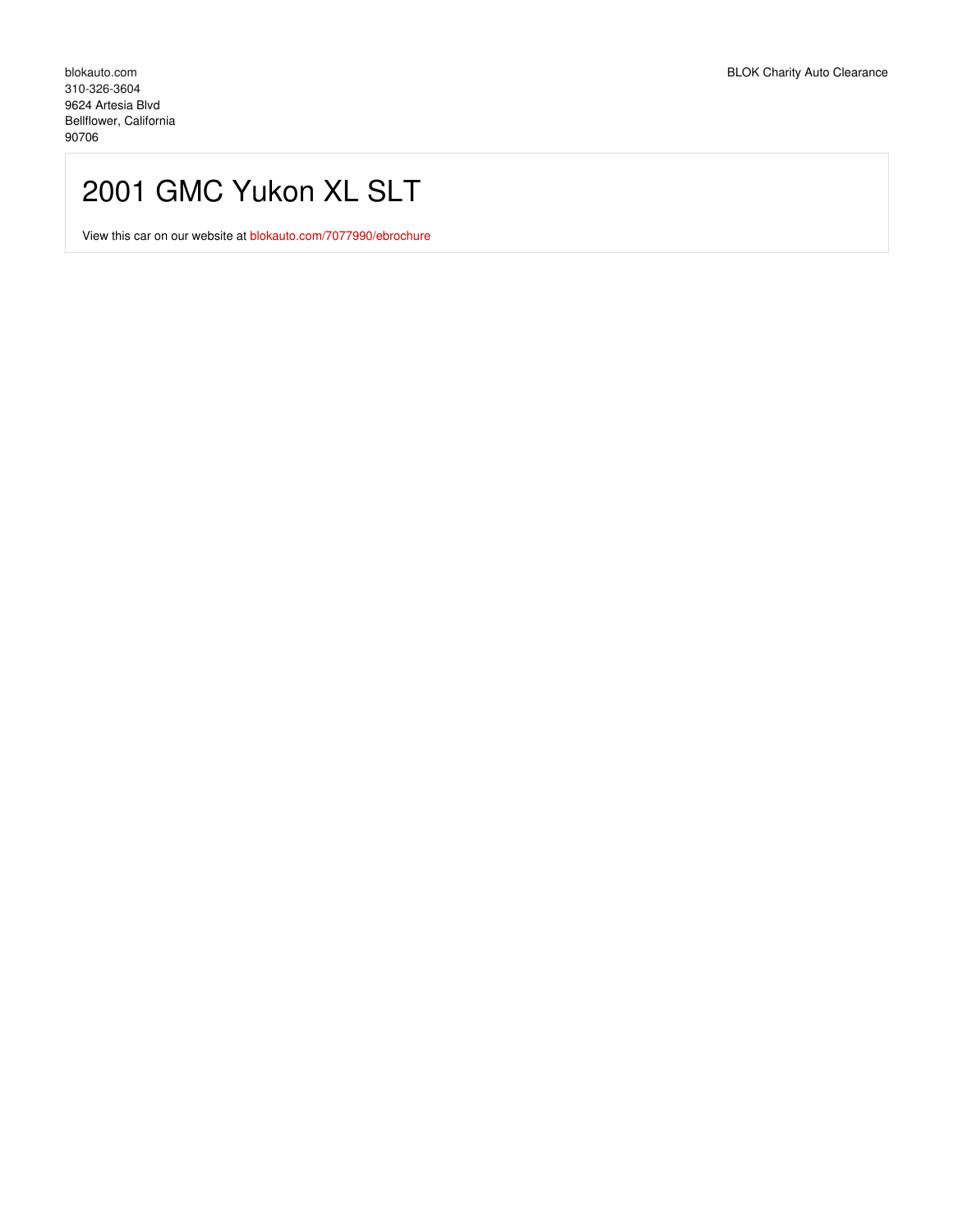

# Our Price **\$5,200**

## **Specifications:**

| Year:             | 2001                              |  |  |
|-------------------|-----------------------------------|--|--|
| VIN:              | 3GKEC16T51G238996                 |  |  |
| Make:             | <b>GMC</b>                        |  |  |
| Stock:            | 76665                             |  |  |
| Model/Trim:       | Yukon XL SLT                      |  |  |
| <b>Condition:</b> | Pre-Owned                         |  |  |
| Body:             | <b>SUV</b>                        |  |  |
| <b>Exterior:</b>  | Polo Green Metallic               |  |  |
| Engine:           | 5.3L (325) SFI V8 (VORTEC) ENGINE |  |  |
| Interior:         | Gray Leather                      |  |  |
| Transmission:     | Auto                              |  |  |
| Mileage:          | 166,076                           |  |  |
| Drivetrain:       | <b>Rear Wheel Drive</b>           |  |  |
| Economy:          | City 14 / Highway 18              |  |  |

**Please call or e-mail to check availability!!! All of our vehicles are available for purchase Monday through Sunday from 8:00am-5:00pm. Please note we do not offer any financing and/or payment plans of any kind. For more information, please call (310)-326-3604 and press 1 for the sales department. We are currently not having any auctions on Saturdays due to Covid 19.**

**WHEN CALLING THE SALES DEPARTMENT, PLEASE PROVIDE THE STOCK NUMBER FOR THE VEHICLE YOU ARE INTERESTED IN!!!**

**WE HAVE 300+ CARS AT OUR LOCATION!!! WE RECEIVE NEW CARS EVERY WEEK AND OUR WEBSITE IS UPDATED ON A DAILY BASIS!!!**

**VISIT [WWW.BLOKAUTO.COM](http://www.blockauto.com) TO SEE OUR FULL INVENTORY!!!**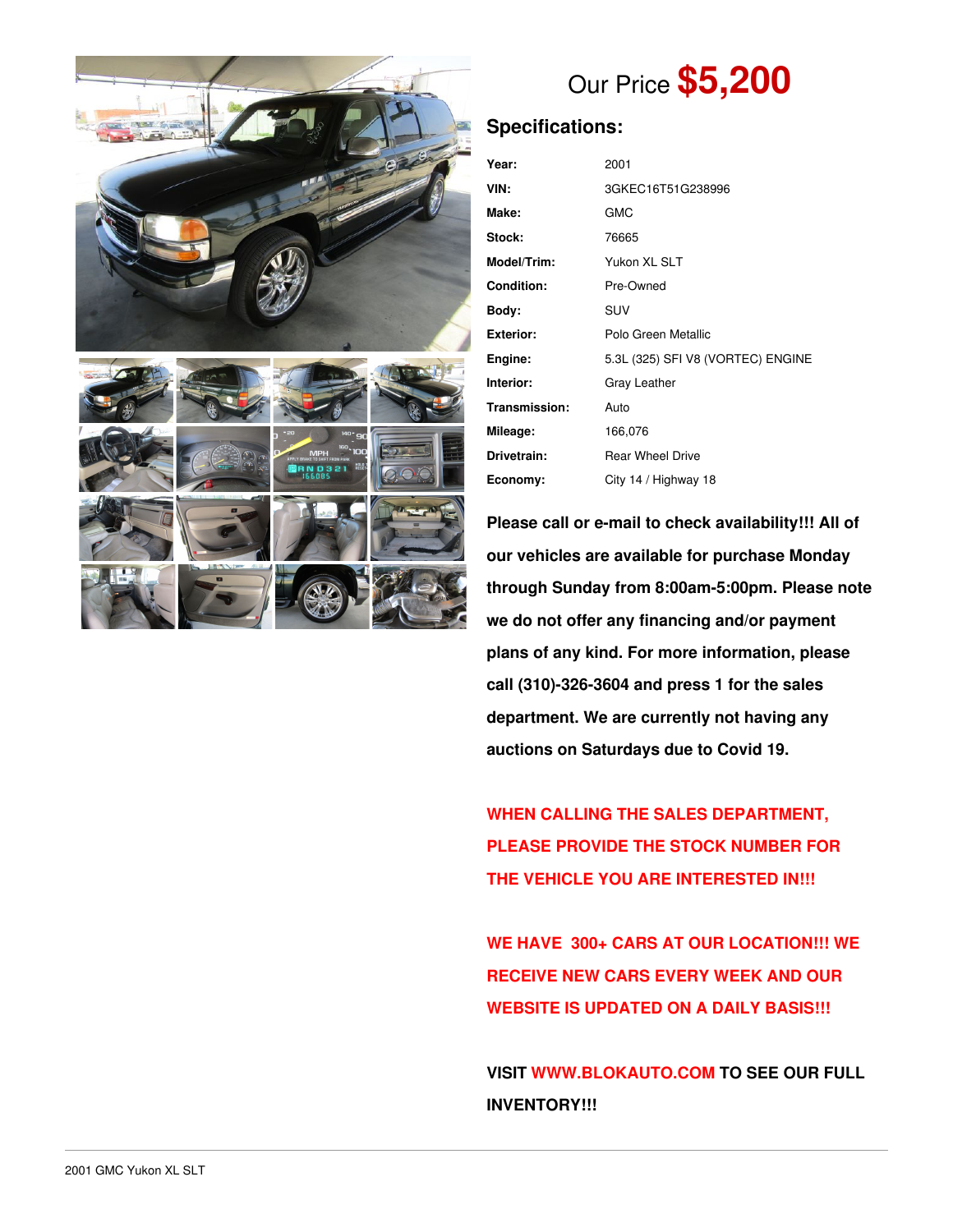BLOK Charity Auto Clearance - 310-326-3604 - View this car on our website at[blokauto.com/7077990/ebrochure](https://blokauto.com/vehicle/7077990/2001-gmc-yukon-xl-slt-bellflower-california-90706/7077990/ebrochure)

| <b>Our Location:</b>                        |                                                |                                                                                                     |                        |                                                                                                       |
|---------------------------------------------|------------------------------------------------|-----------------------------------------------------------------------------------------------------|------------------------|-------------------------------------------------------------------------------------------------------|
| <b>Artesia-Fwy</b><br><b>Planet Fitness</b> | Arkansas St<br>Park St.<br>Beach St<br>Palm St | Moto United - Bellflower<br>Golden Corral H                                                         | Arkansas St<br>Park St | Park St<br>TГ<br>Beach St<br>Palm St<br>Greenwolf-Bellflower-Artesia Fwy                              |
|                                             | Deli by Caliva Dispensary                      | fet & Grill                                                                                         | Artesia Blvd           | A                                                                                                     |
| Virginia Ave                                | Bellflower DMV<br>Ramona St                    | <b>Bank of America</b> S<br><b>Financial Center</b><br><b>Grace Filipino</b><br>Christian<br>Church | Ramona St<br>Cedar St  | Hacienda St<br>Monterey St<br><b>Sizzler</b><br>Artesia Blv<br>Woodruff<br><b>Convalescent Center</b> |
| Diddy's Place Sports Bar<br>Google          | Rose St<br>w<br>w                              | Taco Bell                                                                                           | Thomas Jefferson       | Map data @2022                                                                                        |
|                                             |                                                |                                                                                                     | Flamentary School      |                                                                                                       |

2001 GMC Yukon XL SLT

BLOK Charity Auto Clearance - 310-326-3604 - View this car on our website at[blokauto.com/7077990/ebrochure](https://blokauto.com/vehicle/7077990/2001-gmc-yukon-xl-slt-bellflower-california-90706/7077990/ebrochure)

# **Installed Options**

### **Interior**

- Driver information center w/18 systems monitors-inc: low fuel, transmission temp, engine coolant, security, oil level, oil pressure, oil change
- Dual color-keyed padded cloth sunshades w/extenders, secondary shades, corner storage pockets, illuminated mirrors
- Dual front/dual second row armrest/dual third row armrest cupholders
- Dual instrument panel/single cargo area pwr outlets
- Dual rear seat/dual cargo area coat hooks
- ETR AM/FM stereo w/compact disc, cassette, auto tone control-inc: seek-scan, digital clock, speed-sensitive volume, theft lock, music search cassette
- Electrochromic rearview mirror w/8-point compass, outside temp indicator
- Enhanced-performance 8-speaker sound system w/subwoofer
- Front floor console-inc: storage, map pocket, coin holder, cupholders
- Front passenger/dual rear seat assist handles
- Front/center/rear removable rubber/carpeted color-keyed floor mats
- Front/rear air conditioning-inc: front/rear controls, micron air filtration
- Illuminated entry feature- Instrument panel cigarette lighter
- Instrumentation-inc: analog speedometer, tachometer, trip odometer & fuel level, voltmeter, oil pressure, engine hour meter, engine temp gauges
- LH rear quarter panel storage bin- Leather-wrapped steering wheel
- Lights-inc: dome, reading, courtesy, ashtray, glove box, underhood
- Door trim side reflectors w/lights- Content theft alarm
- Color-keyed reversible rubber/carpeted cargo floor mat
- Color-keyed retractable removable cargo shade- Color-keyed carpeting
- Battery rundown protection (2000)- Auxiliary rear heater
- 3-passenger 60/40 split folding center bench seat-inc: outboard head restraints, center
- armrest, stowage tray, rear passenger easy-entry feature
- 3-passenger 1-piece removable rear bench seat w/rollers, forward fold & lock feature
- 10-way pwr driver & front passenger seats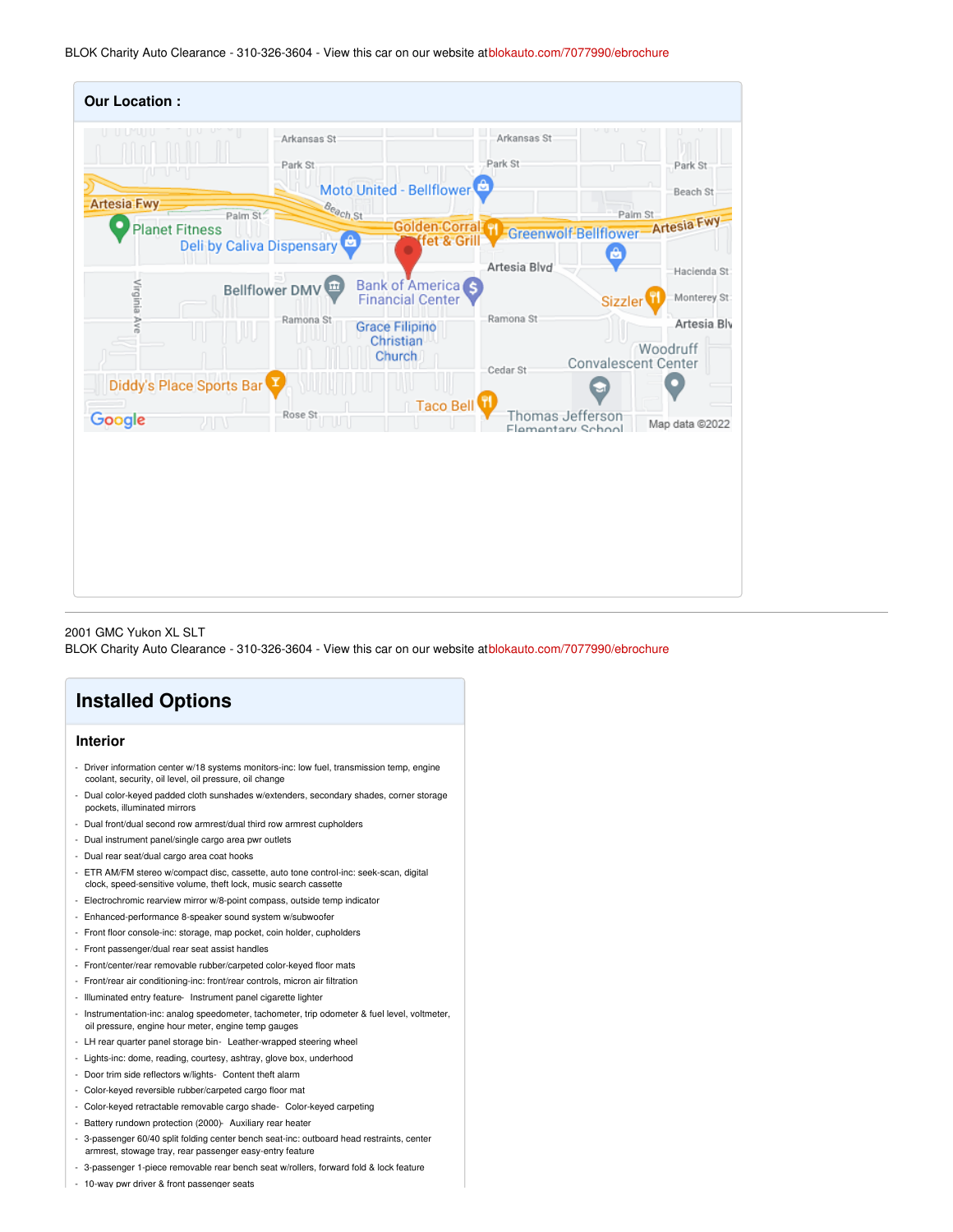#### - 10-way pwr driver & front passenger seats

- Ultrasoft leather front/center/rear seating surfaces- Vertically-oriented cargo net
- Warning tones-inc: key-in-ignition, safety belt, headlamps-on, turn signal
- Passlock theft deterrent system (2000)
- Programmable pwr door locks w/cargo area switch, illuminated switches
- Pwr windows-inc: express-down driver window, illuminated switches
- RH/LH padded armrests- Rear seat heat ducts- Rear window defogger
- Reclining high-back front bucket seats-inc: dual manual lumbars, adjustable head restraints, inboard armrests, seatback storage pockets
- Remote keyless entry-inc: (2) transmitters, panic button- Retained accessory pwr (2000)
- SLT decor-Short overhead console w/map lamps-Speed control-Tilt steering column

#### **Exterior**

- Rear liftgate w/liftglass-inc: rear window wiper/washer- Light charcoal air dam
- Intermittent windshield wipers w/wet-arm feature- Halogen fog lamps
- Deep tinted glass (excludes windshield & front door windows)
- Daytime running lights (2000)- Composite halogen headlamps
- Color-keyed foldaway pwr heated mirrors w/ground illumination
- Chrome rear bumper w/black step pad- Chrome grille surround
- Chrome front bumper w/body-color top pad- Body-color body-side moldings w/bright insert
- Black roof-mounted adjustable luggage carrier- Automatic headlamp control

### **Safety**

- Driver information center w/18 systems monitors-inc: low fuel, transmission temp, engine coolant, security, oil level, oil pressure, oil change
- Dual color-keyed padded cloth sunshades w/extenders, secondary shades, corner storage pockets, illuminated mirrors
- Dual front/dual second row armrest/dual third row armrest cupholders
- Dual instrument panel/single cargo area pwr outlets
- Dual rear seat/dual cargo area coat hooks
- ETR AM/FM stereo w/compact disc, cassette, auto tone control-inc: seek-scan, digital clock, speed-sensitive volume, theft lock, music search cassette
- Electrochromic rearview mirror w/8-point compass, outside temp indicator
- Enhanced-performance 8-speaker sound system w/subwoofer
- Front floor console-inc: storage, map pocket, coin holder, cupholders
- Front passenger/dual rear seat assist handles
- Front/center/rear removable rubber/carpeted color-keyed floor mats
- Front/rear air conditioning-inc: front/rear controls, micron air filtration
- Illuminated entry feature- Instrument panel cigarette lighter
- Instrumentation-inc: analog speedometer, tachometer, trip odometer & fuel level, voltmeter, oil pressure, engine hour meter, engine temp gauges
- LH rear quarter panel storage bin- Leather-wrapped steering wheel
- Lights-inc: dome, reading, courtesy, ashtray, glove box, underhood
- Door trim side reflectors w/lights- Content theft alarm
- Color-keyed reversible rubber/carpeted cargo floor mat
- Color-keyed retractable removable cargo shade- Color-keyed carpeting
- Battery rundown protection (2000)- Auxiliary rear heater
- 3-passenger 60/40 split folding center bench seat-inc: outboard head restraints, center armrest, stowage tray, rear passenger easy-entry feature
- 3-passenger 1-piece removable rear bench seat w/rollers, forward fold & lock feature
- 10-way pwr driver & front passenger seats
- Ultrasoft leather front/center/rear seating surfaces- Vertically-oriented cargo net
- Warning tones-inc: key-in-ignition, safety belt, headlamps-on, turn signal
- Passlock theft deterrent system (2000)
- Programmable pwr door locks w/cargo area switch, illuminated switches
- Pwr windows-inc: express-down driver window, illuminated switches
- RH/LH padded armrests- Rear seat heat ducts- Rear window defogger
- Reclining high-back front bucket seats-inc: dual manual lumbars, adjustable head restraints, inboard armrests, seatback storage pockets
- Remote keyless entry-inc: (2) transmitters, panic button- Retained accessory pwr (2000)
- SLT decor- Short overhead console w/map lamps- Speed control- Tilt steering column

#### **Mechanical**

- (2) front frame-mounted recovery hooks
- (4) 16" x 7" bright machined cast aluminum wheels 130-amp alternator
- 32.5 gallon fuel tank
- 4-speed electronically-controlled automatic transmission w/OD-inc: tow/haul mode w/selector button located on end of shift leve
- 4-wheel anti-lock braking system- 5-link coil spring rear suspension
- 5.3L (325) SFI V8 (Vortec) engine 600-CCA battery (2000)
- 7000# GVWR (3200 front/4000 rear), springs (3200 front/4000 rear), axles (3400 front/4000 rear)